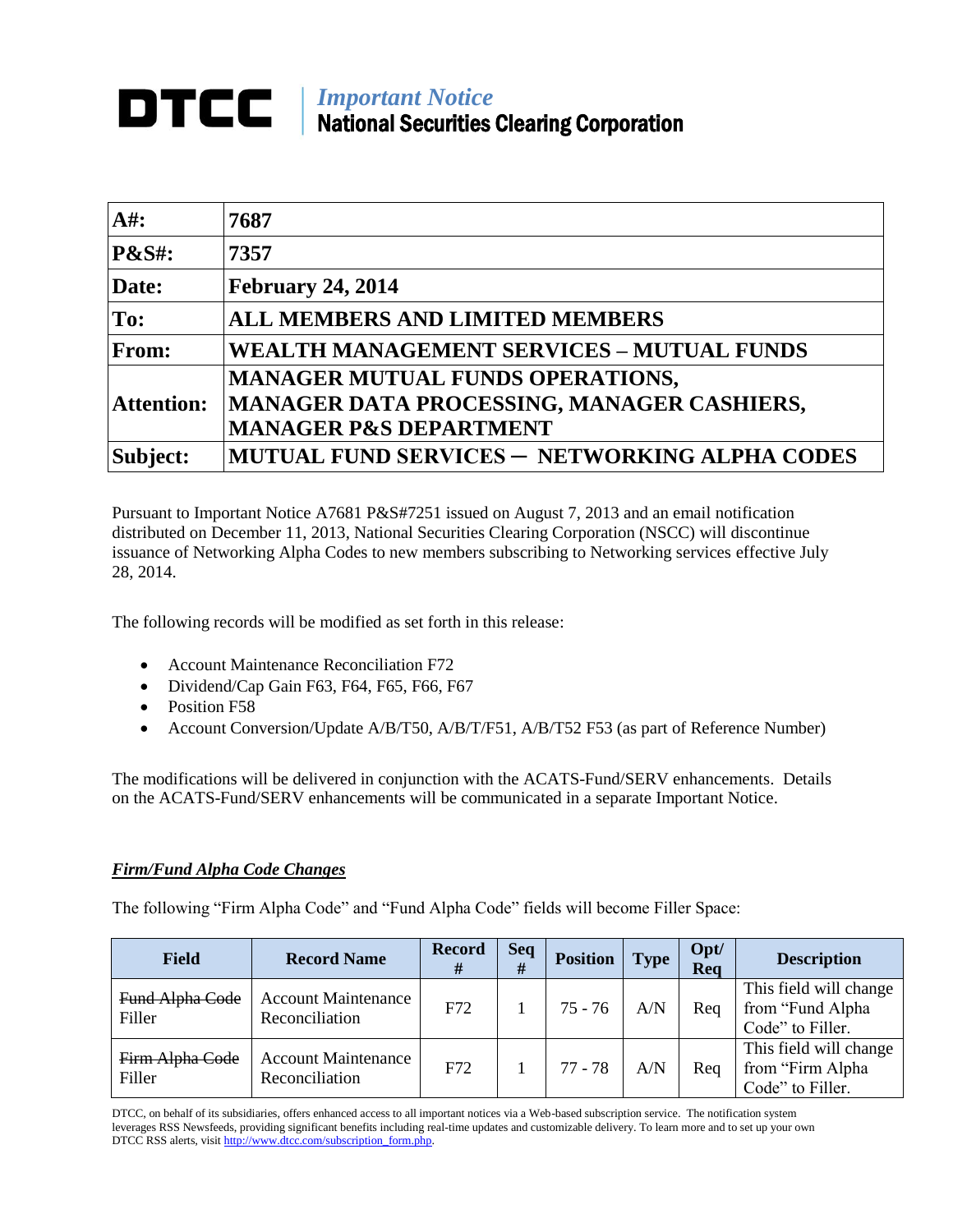| Fund Alpha Code<br>Filler                                  | Dividend/Cap Gain | F63             |              | $65 - 66$      | A/N | Req | This field will change<br>from "Fund Alpha<br>Code" to Filler.                                                                                  |
|------------------------------------------------------------|-------------------|-----------------|--------------|----------------|-----|-----|-------------------------------------------------------------------------------------------------------------------------------------------------|
| Firm Alpha Code<br>Filler                                  | Dividend/Cap Gain | F63             |              | $67 - 68$      | A/N | Req | This field will change<br>from "Firm Alpha<br>Code" to Filler.                                                                                  |
| Fund Alpha Code<br>Filler                                  | Dividend/Cap Gain | F64             | $\mathbf{1}$ | $84 - 85$      | A/N | Req | This field will change<br>from "Fund Alpha<br>Code" to Filler.                                                                                  |
| Firm Alpha Code<br>Filler                                  | Dividend/Cap Gain | F64             | 1            | $86 - 87$      | A/N | Req | This field will change<br>from "Firm Alpha<br>Code" to Filler.                                                                                  |
| Fund Alpha Code<br>Filler                                  | Dividend/Cap Gain | F <sub>65</sub> | $\mathbf{1}$ | $92 - 93$      | A/N | Req | This field will change<br>from "Fund Alpha<br>Code" to Filler.                                                                                  |
| Firm Alpha Code<br>Filler                                  | Dividend/Cap Gain | F <sub>65</sub> | $\mathbf{1}$ | $94 - 95$      | A/N | Req | This field will change<br>from "Firm Alpha<br>Code" to Filler.                                                                                  |
| Fund Alpha Code<br>Filler                                  | Dividend/Cap Gain | F <sub>66</sub> | $\mathbf{1}$ | $104 -$<br>105 | A/N | Req | This field will change<br>from "Fund Alpha<br>Code" to Filler.                                                                                  |
| Firm Alpha Code<br>or Reject Code<br>Filler/Reject<br>Code | Dividend/Cap Gain | F66             | $\mathbf{1}$ | $109 -$<br>110 | A/N | Req | This field will change<br>from "Firm Alpha<br>Code or Reject Code"<br>to Filler/Reject Code.<br>Input: Space<br>Output: Space or<br>Reject Code |
| Fund Alpha Code<br>Filler                                  | Dividend/Cap Gain | F <sub>67</sub> |              | $32 - 33$      | A/N | Req | This field will change<br>from "Fund Alpha<br>Code" to Filler.                                                                                  |
| Firm Alpha Code<br>Filler                                  | Dividend/Cap Gain | F67             |              | $34 - 35$      | A/N | Req | This field will change<br>from "Firm Alpha<br>Code" to Filler.                                                                                  |
| Fund Alpha Code<br>Filler                                  | Position          | F58             | $\mathbf{1}$ | $54 - 55$      | A/N | Req | This field will change<br>from "Fund Alpha<br>Code" to Filler.                                                                                  |
| Firm Alpha Code<br>Filler                                  | Position          | F58             | $\mathbf{1}$ | $56 - 57$      | A/N | Req | This field will change<br>from "Firm Alpha<br>Code" to Filler.                                                                                  |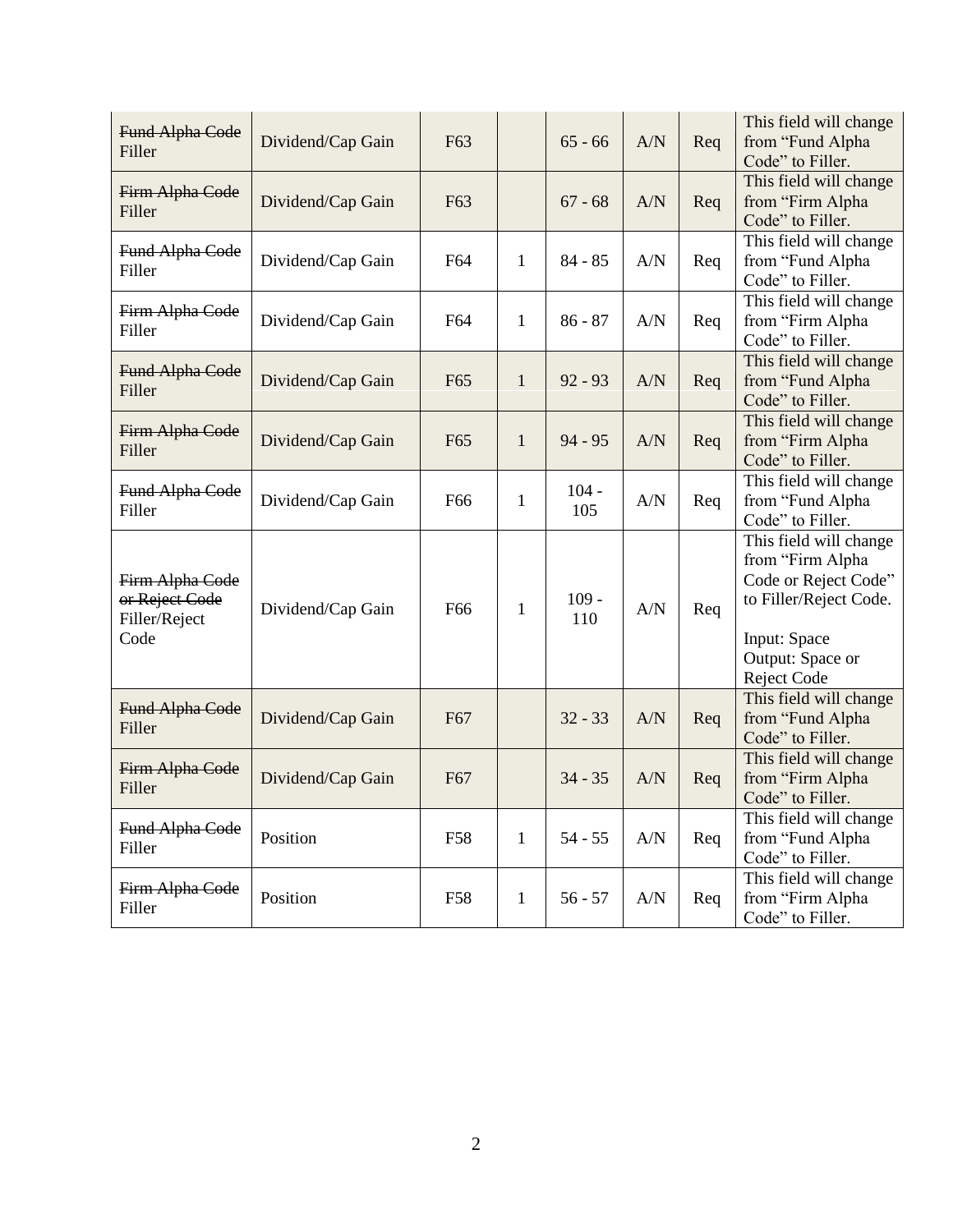## *Reference Number Changes*

"Reference Number" field composition will be changed as follows:

| <b>Field</b>                                                             | <b>Record</b><br><b>Name</b>      | Record #                   | <b>Se</b><br>q# | <b>Position</b> | <b>Type</b> | Opt<br>/Re<br>q | <b>Current Rules / Proposed Change</b>                                                                                                                                                                                                                                                                                                                                                                                                                                                        |
|--------------------------------------------------------------------------|-----------------------------------|----------------------------|-----------------|-----------------|-------------|-----------------|-----------------------------------------------------------------------------------------------------------------------------------------------------------------------------------------------------------------------------------------------------------------------------------------------------------------------------------------------------------------------------------------------------------------------------------------------------------------------------------------------|
| Reference<br>Number                                                      | Account<br>Conversion<br>/ Update | A/B/T50<br>A/B/T/F51       | 1               | $10 - 20$       | A/N         | O/O             | Reference number refers to a<br>member-initiated Control Number<br>using the standard format,<br>AA131999999 where:<br>• AA=Member Alpha Code<br>• 131=Julian Date, and<br>• 999999=Numeric Sequence<br>assigned by member.<br><b>Proposed Change:</b><br>JJJYXXXXXXX where:<br>$JJJ = Julian$ Date<br>$\bullet$<br>$Y =$ Last digit of the year<br>$\bullet$<br>$XXXXXX = Alpha/numeric$<br>$\bullet$<br>sequence                                                                            |
| <b>NSCC</b><br>Control<br>Number or<br><b>Reference</b><br><b>Number</b> | Account<br>Conversion<br>/Update  | A/B/T52<br>F <sub>53</sub> | 1               | $14 - 24$       | A/N         | R/R             | For Record Type 52: Must be space<br>on input; NSCC will create control<br>number on output.<br>For Record Type 53: Must be either<br>NSCC Control Number when<br>Transaction Type = 1, 2, 4, 5 or Firm<br><b>Reference Number when</b><br>Transaction Type = $3, 6$ or 7.<br><b>Proposed Change for the Reference</b><br>Number:<br>JJJYXXXXXXX where:<br>$JJJ = Julian$ Date<br>$\bullet$<br>$Y =$ Last digit of the year<br>$\bullet$<br>$XXXXXX = Alpha/numeric$<br>$\bullet$<br>sequence |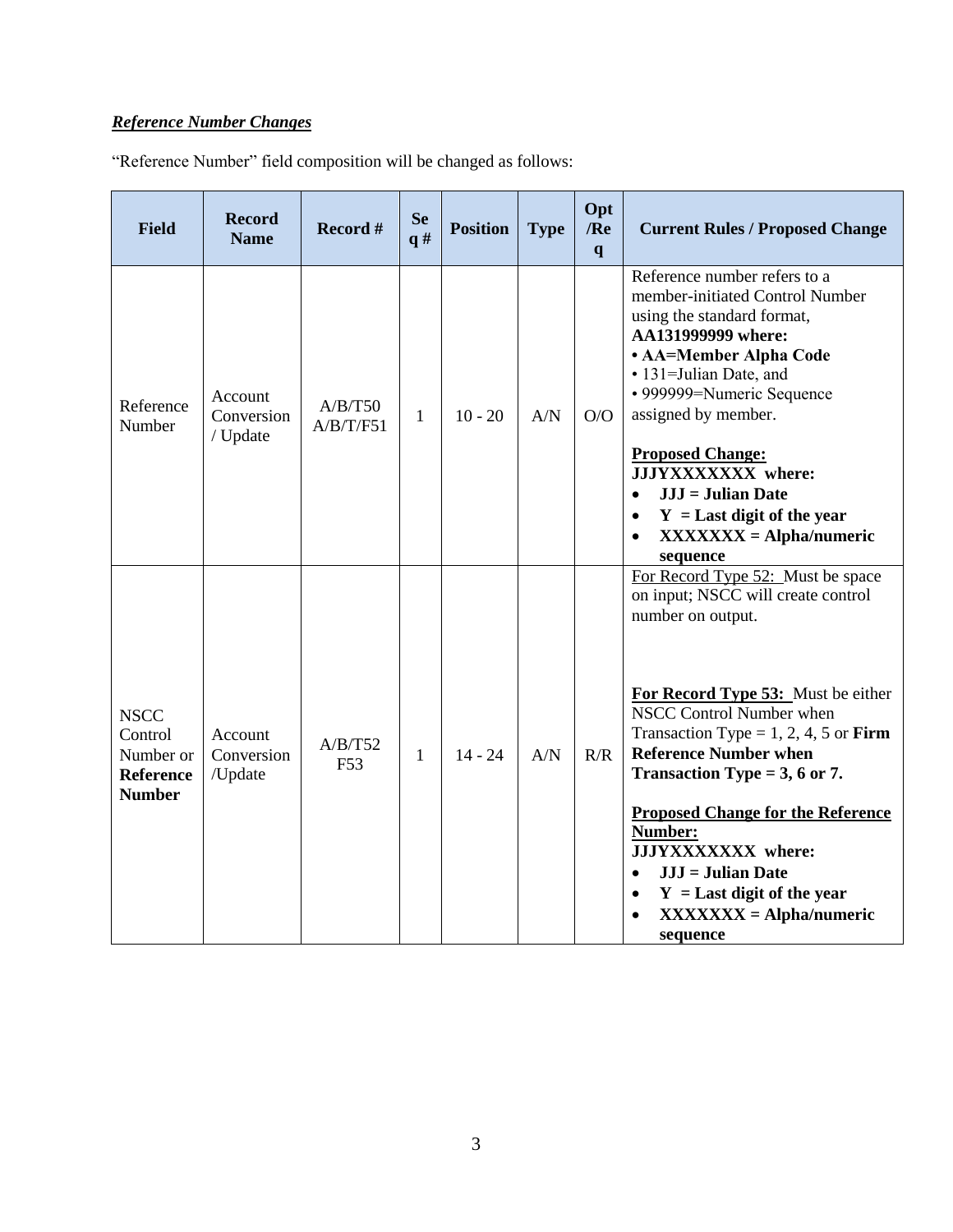| Firm<br>Reference<br>Number | Account<br>Conversion<br>/Update | A/B/T52<br>F <sub>53</sub> |  | 81-91 | A/N | O/O | By using this field, Firm can link<br>Record Type 52 with Record Type 50<br>when sending both at the same time<br><b>Proposed Change for the Reference</b><br>Number:<br>JJJYXXXXXXX where:<br>$JJJ =$ Julian Date<br>$\bullet$<br>$Y =$ Last digit of the year<br>٠<br>$XXXXXX = Alpha/numeric$<br>sequence |
|-----------------------------|----------------------------------|----------------------------|--|-------|-----|-----|--------------------------------------------------------------------------------------------------------------------------------------------------------------------------------------------------------------------------------------------------------------------------------------------------------------|
|-----------------------------|----------------------------------|----------------------------|--|-------|-----|-----|--------------------------------------------------------------------------------------------------------------------------------------------------------------------------------------------------------------------------------------------------------------------------------------------------------------|

NSCC will implement the above record modifications and will provide members with approximately twelve month grace period prior to systemically enforcing these changes. For the first phase of this enhancement, NSCC will no longer provide alpha codes to new members, will no longer validate the alpha code in the above mentioned records and will no longer validate the first two bytes of the reference numbers.

### *BEST PRACTICES*

#### *1) Firm/Fund Alpha Code*

It is strongly recommended that participants update their systems to no longer send alpha codes in the newly assigned Filler fields; however NSCC will provide a grace period of approximately twelve months before we start rejecting any values other than spaces submitted in these fields as described below. NSCC will not validate the value should the participant elect to populate the filler field with anything other than spaces.

#### **Recommended Practice:**

"Firm Alpha Code" / "Fund Alpha Code" fields will become Filler Space and can be populated with the following values:

- 1) Spaces **Preferred Best Practice** that will support the enhancement described in this notice
- 2) Populate with the valid alpha code for those participants who have been previously assigned an alpha code. Send a default value XX for those participants who do not have an assigned alpha code - NSCC will not validate these values and will allow participants to pass alpha codes in the filler space until approximately twelve months after the implementation of the enhancement described in this notice, after which the changes will be enforced and NSCC will start rejecting the records that contain values in the Filler Space.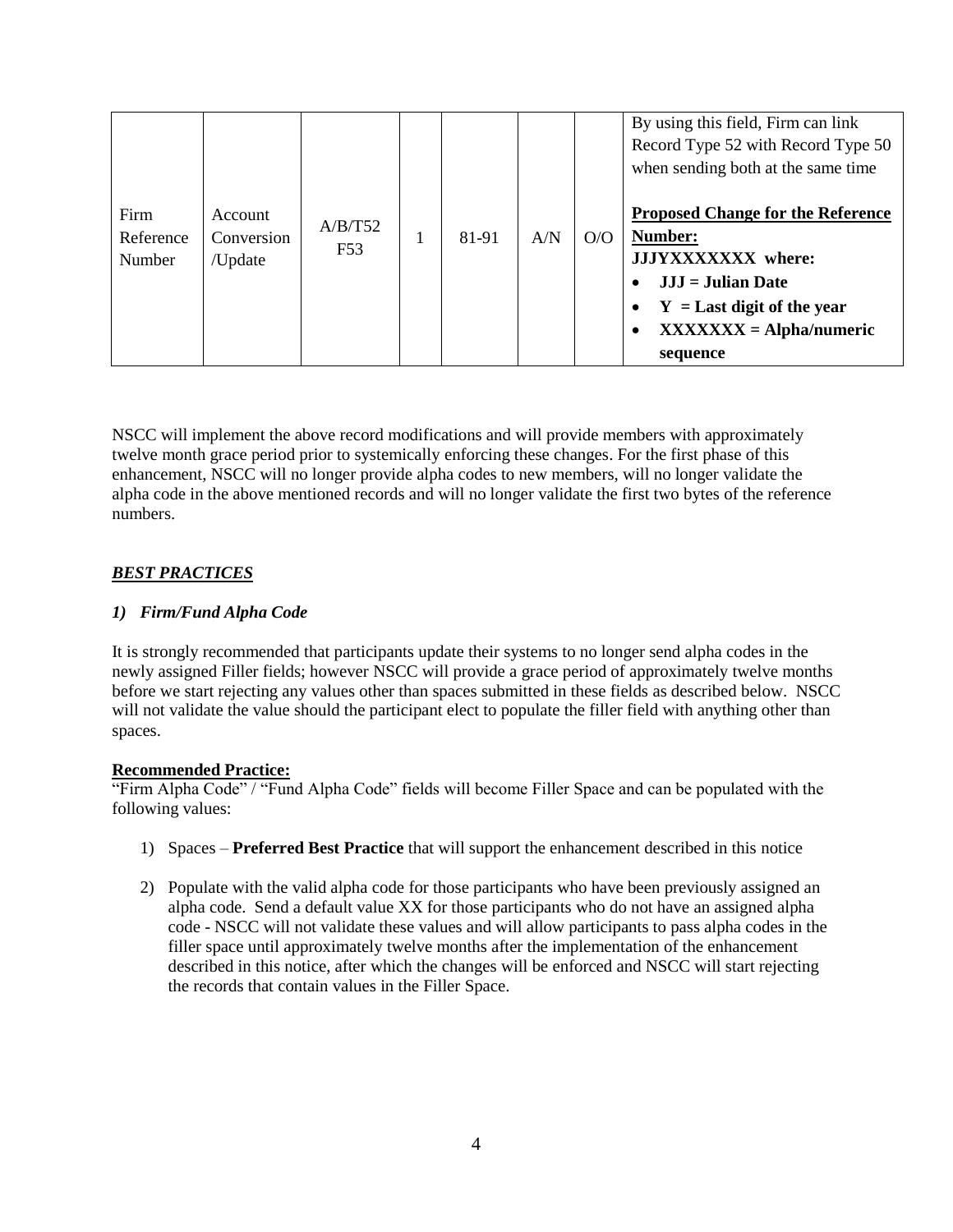#### *2) Reference Number*

It is strongly recommended that participants update their systems to adhere to the new algorithm for the Reference Number. However, in order to allow our clients sufficient time to make coding changes, NSCC will grant a grace period of approximately twelve months after the implementation of the changes described in this notice during which we will not validate the Reference Number or alpha codes. Participants may continue using the old algorithm during this period, but are strongly encouraged to update their systems to comply with the new algorithm within the twelve month time period.

#### **Recommended Practice:**

"Reference Number" field composition will be changed and should be populated as follows:

1) **Preferred Best Practice** that will support the enhancement described in this notice. This field will not be validated until approximately twelve months after the implementation of this enhancement.

JJJYXXXXXXX where:

- $O$  JJJ = Julian Date
- $\circ$  Y = Last digit of the year
- $\circ$  XXXXXXX = Alpha/numeric sequence

To ensure uniqueness of the Reference Number, participants are advised to use a combination of fields: "Reference Number" + "Participant Number"

2) Continue populating with the existing format. NSCC will not validate the format and will allow participants to continue using this format until approximately twelve months after the implementation of the enhancement described in this notice, after which the changes will be enforced and NSCC will start validating the format of this field.

AA131999999 where:

- o AA=Member Alpha Code
- o 131=Julian Date
- o 999999=Numeric Sequence assigned by member.

The first two bytes of this field can be populated with the valid alpha code for those participants who have been previously assigned an alpha code. Participants can send a default value XX for those participants who do not have an assigned alpha code - NSCC will not validate these values.

#### **Web Changes**

NSCC will continue to generate and autopopulate Reference Numbers on the Account Conversion/Update A/B/T50, A/B/T51 and A/B/T52 web input screens. The autogenerated Reference Number will follow the new format described in this notice. Participants will be allowed to update/override the autogenerated Reference Number with the old format. The updated value will not be validated during the grace period.